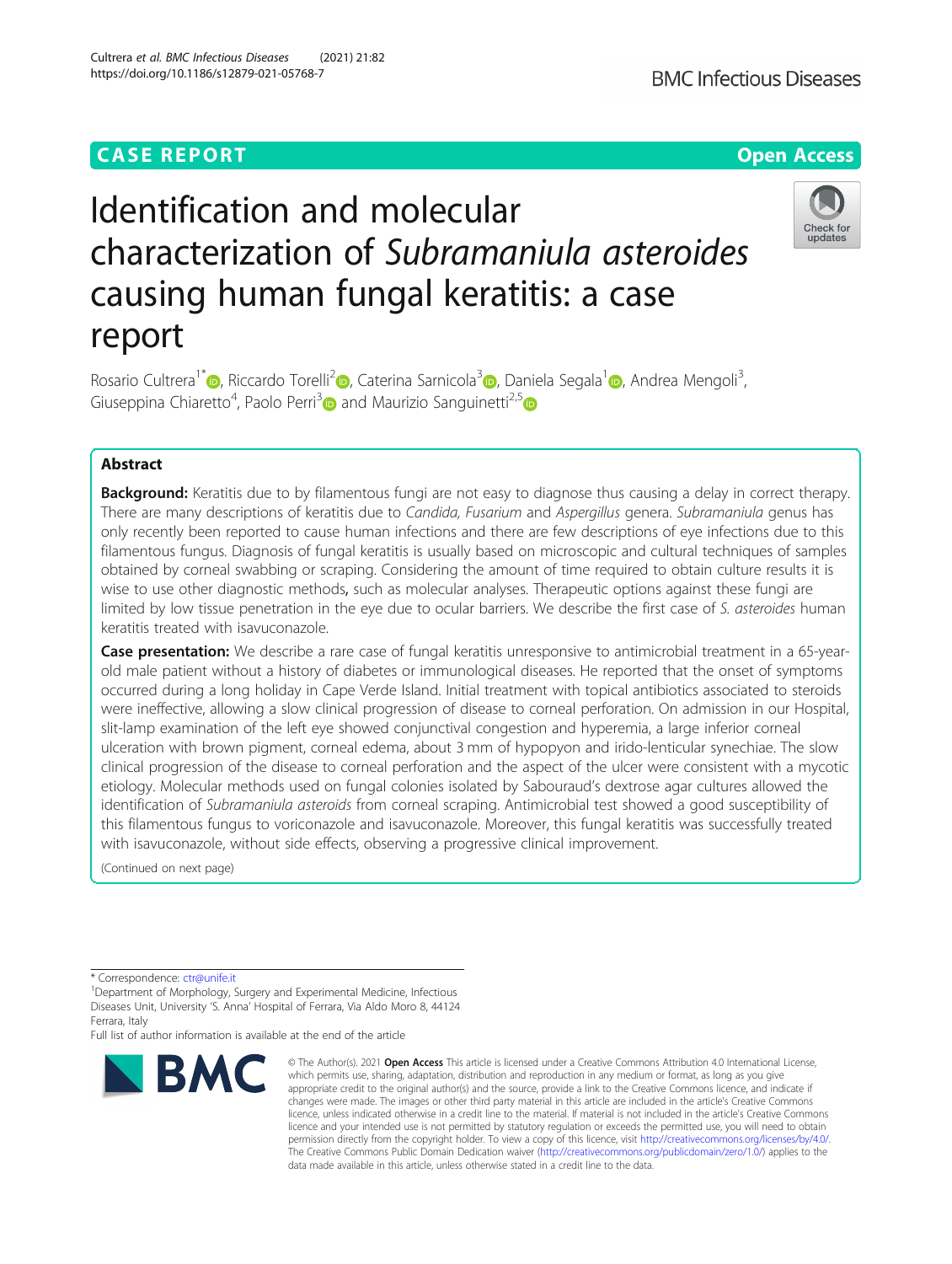(Continued from previous page)

**Conclusions:** Molecular methods may be useful for the identification of filamentous fungal keratitis on scraping samples thus shortening the time of diagnosis. Systemic therapy by isavuconazole could be useful to treat the filamentous fungal keratitis, reducing the possible adverse effects due to the use of voriconazole by systemic administration.

Keywords: Fungal keratitis, Subramaniula asteroides, Molecular identification, β-Tubulin gene, Isavuconazole, Case report

#### Background

Fungal keratitis (FK) is considered responsible for 30– 60% of infectious keratitis in humans with serious damage to vision that often require corneal restroom surgeries, and sometimes, corneal transplantation, enucleation or evisceration  $[1-3]$  $[1-3]$  $[1-3]$ . They have become more frequent over the last four decades favoured by conditions such as diabetes, chronic ocular diseases, immunocompromised patients, increased use of contact lens, topical steroids and antibacterial drugs, as well as an increase in surgical procedures [\[1](#page-5-0), [2](#page-5-0), [4](#page-5-0)–[6\]](#page-5-0).

FKs can be mainly caused by Candida, Fusarium and Aspergillus species  $[1, 3, 7]$  $[1, 3, 7]$  $[1, 3, 7]$  $[1, 3, 7]$  $[1, 3, 7]$  $[1, 3, 7]$  $[1, 3, 7]$ . Usually, FK is due to fungal access into the corneal stroma through a defect in the epithelium and trauma represents a frequent event. Diagnosis of fungal keratitis is commonly based on standard methods such as microscopic and cultural techniques of samples obtained by corneal swabbing. Identification of filamentous moulds is based mostly on microscopic examination of sporulating colonies. These methods could result inadequate in confirming a fungal agent, because fungi penetrate deeper layers of the cornea. Moreover, corneal culture is scarcely sensitive and requires long growth times, usually taking 1 to 35 days, especially when an antibiotic resistance test should be performed. In vivo confocal microscopy may be a helpful clinical adjunct but is still not available everywhere and lacks sufficient resolution to identify fungal hyphae [[8,](#page-5-0) [9](#page-5-0)].

Molecular methods have been developed, demonstrating their usefulness as a rapid, highly sensitive and accurate diagnostic tool [\[10](#page-5-0)], though the latter are not easy and limited to only a few laboratories that are able to use these techniques. To avoid negative results due to deep infiltrates, corneal scrapings are recommended, and these samples should be analysed by traditional and molecular techniques. Direct-PCR on biological sample is highly sensitive and could be considered a good method for FK diagnosis as it reduces the time needed, taking 2 to 3 h. The obstacle to using PCR is that it requires very specialized equipment that may not always be available. Therefore, Kuo et al. [[11\]](#page-5-0) suggested implementing a dot hybridizaton assay, which is highly sensitive and can detect a wide variety of fungi. This assay used PCR to first amplify the highly conserved fungal 5.8S rRNA gene before adding it to immobilized oligonucleotide probes specific for fungi fixed to a nylon membrane. Detection by this dot assay, which could be seen with the naked eye, was reported to have been 100% sensitive and 96.7% specific for fungi identification.

FKs treatment is difficult because the diagnosis is often delayed and no antifungal drugs for topical eye use are commercially available; most used topical galenic antifungals often fail to achieve an adequate control of keratitis. Once fungi reach the deep stroma, they can penetrate into the anterior chamber and there is a high risk of endophthalmitis that can lead to ocular enucleation. One study suggested early deep anterior lamellar keratoplasty as a possible safe therapeutic approach to effectively eradicate fungal keratitis affecting the optic zone and poorly responsive to medical treatment, thus avoiding corneal transplant [[12](#page-5-0)]. Therapeutic options against these fungi are limited by low tissue penetration in the eye due to ocular barriers. Most of the inside of the eye lacks blood vessels and the outer and inner blood-retinal barrier, which limits the influx of drugs into the retina and vitreous regions, requires the systemic administration of high doses to achieve therapeutic concentrations within the eye. Moreover, blinking and tear film turnover limits the residence time of a drug and the access to the deeper structures of the eye is hindered by corneal epithelium and stroma with varying lipophilicity.

We report a rare case of keratitis due to Subramaniula asteroides [\[13](#page-5-0)] in a patient without co-morbidities and with no reported eye trauma, identified by molecular methods and successfully treated with systemic isavuconazole associated to topic voriconazole.

#### Case presentation

A 65-year-old male patient without a history of diabetes or immunological diseases presented to the Emergency Unit of University Hospital S. Anna of Ferrara, Italy, with photophobia and ocular pain in the left eye. The patient had just returned from a long holiday in Cape Verde and he reported that the onset of symptoms had occurred about 20 days earlier with the sensation of a foreign body in the eye, without any previous ocular trauma. In a Medical Centre of Cape Verde Island, he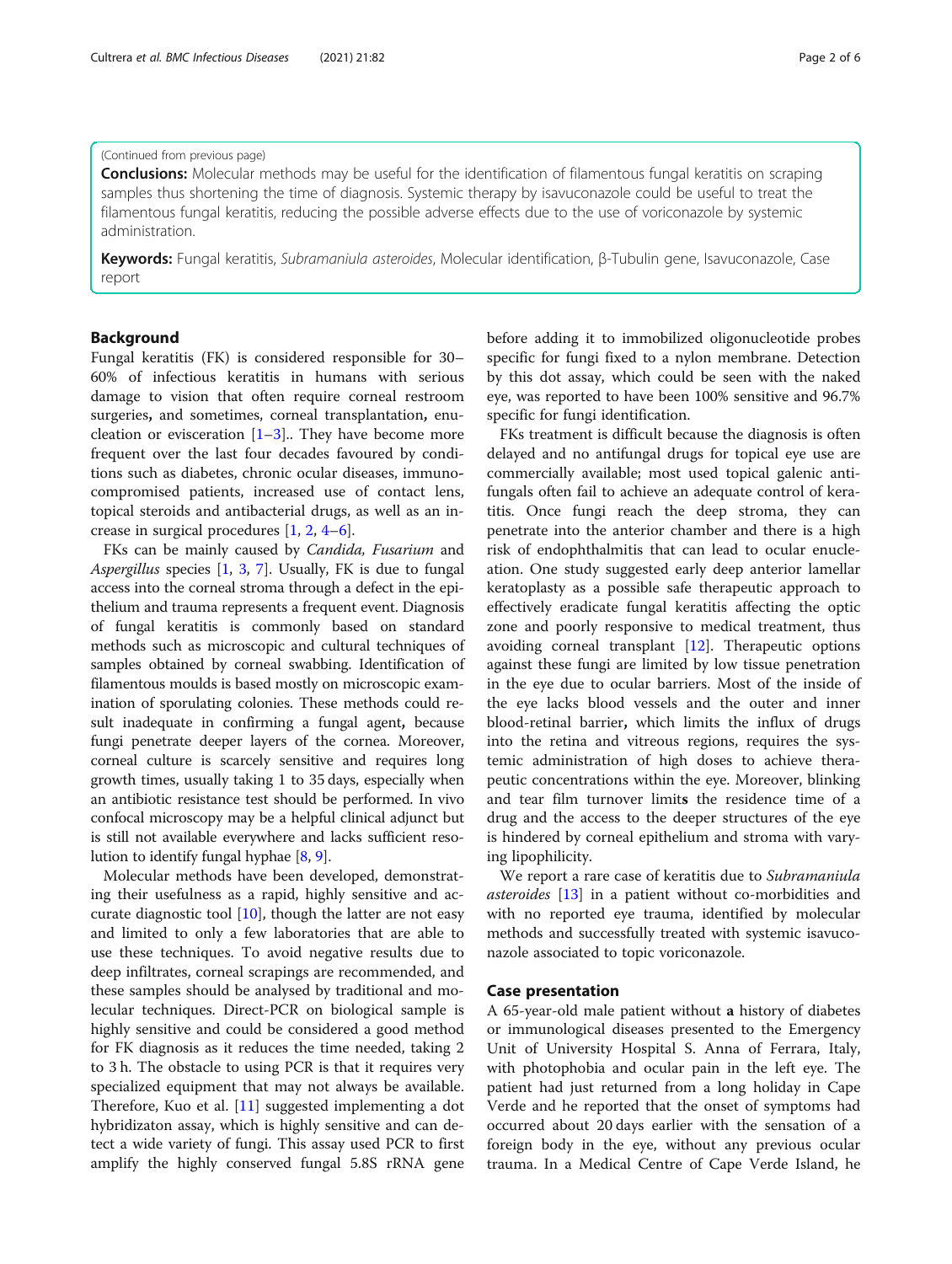was diagnosed with a keratitis in the left eye, initially treated with tobramycin 0.3% and dexamethasone 0.1% eye ointment for a week, then discontinued because of the worsening of his condition. Then oral amoxicillin 875 mg and clavulanic acid 125 mg tid and topical ofloxacin 0.3% eye drops qid were administered for the following 10 days. Since the symptoms were more severe and the visual acuity reduced, the patient decided to return to Italy.

On admission to our Hospital the best correct visual acuity was 20/200 at distance in the left eye. Slit-lamp examination of the left eye showed conjunctival congestion and hyperemia, a large inferior corneal ulceration with brown pigment, corneal edema, about 3 mm of hypopyon and irido-lenticular synechiae (Fig. 1). The posterior segment was not visible, ultrasonography did not show any sign of intraocular infection. Corneal scrapings were obtained for microbiological analyses. Sample obtained by scraping was directly inoculated onto chocolate agar plate (Vacutest® KIMA) and sent to the Clinical Microbiology Laboratory of University Hospital of Ferrara and incubated at 37 °C with 5% of  $CO<sub>2</sub>$ atmosphere.

Since the clinical picture was suggestive of a fungal keratitis, pending the outcome of microbiological tests, the patient immediately started treatment with fortified topical tobramycin 14 mg/ml qid, moxifloxacin 0.5% eye drops qid, cyclopentolate 1% tid and voriconazole 1% every 2 hours [\[14\]](#page-5-0). In addition, oral voriconazole was administered at the loading dose of 400 mg bid on days 1 and 2 and subsequently at the dose of 200 mg bid from day 3. Blood cell count and liver and kidney function blood tests were monitored every 15 days.

Forty-eight hours after corneal scraping fungi colonies were observed without any bacterial growth. Microscopic examination evidenced hyaline filamentous forms with clear mycelium. Growth was shown at 30 °C and 37 °C after 1 week of incubation on Chocolate Agar plate (CHOC), BCG agar plate, and Sabouraud Dextrose Agar plate (Fig. [2a](#page-3-0),b,c). Microscopic observation showed hyphae broad, septate, hyaline, turning dark brown with age. Conidiophores phialidic, terminal or intercalary, short, hyaline, obclavate or cylindrical. Conidia hyaline, unicellular, obovoidal or ellipsoidal (Fig. [2d](#page-3-0), e, f, g).

Cultured samples on Sabouraud's agar plates were sent to the Laboratory of Mycology at Policlinico "A. Gemelli" of the Catholic University of Rome for biomolecular analyses to identify the filamentous fungus obtained by cultures [[15,](#page-5-0) [16\]](#page-5-0).

Molecular methods allowed the identification of Subramaniula asteroides by fungal DNA extraction (using Plant extraction kit, Qiagen®), PCR amplification of βtubulin gene ( $\beta$ tub) by specific primers and Sanger sequencing method of fungal gene [[13](#page-5-0), [17,](#page-5-0) [18](#page-5-0)]. PCR products were sequenced and compared in GenBank database ([https://blast.ncbi.nlm.nih.gov/Blast.cgi\)](https://blast.ncbi.nlm.nih.gov/Blast.cgi). The βtub sequence shared 99% identity with the reference sequence (KP900696.1) for Subramaniula asteroides (Strain CBS 128679).

Antifungal susceptibility testing on the case strain was performed by broth micro-dilution according to CLSI methods for filamentous fungi (Sensititre™ YeastOne ITAMYUCC, Thermo Scientific) [\[10\]](#page-5-0). This test showed a low minimal inhibitory concentration (MIC) of S. asteroides for isavuconazole and the other triazoles, echinocandins and amphotericin B (Table [1](#page-3-0)).

Antifungal susceptibility testing on the case strain was performed in triplicate by broth microdilution according to CLSI methods for filamentous fungi (Sensititre™ YeastOne ITAMYUCC, a modified panel YO10 with isavuconazole instead of 5-fluorocytosine, Thermo Scientific). Sensititre YeastOne was tested for efficacy in Aspergillus spp. and non-Aspergillus molds MIC valuation as previously described [[19](#page-5-0)–[21\]](#page-5-0). MIC values of the triazoles for Candida krusei ATCC 6258, A. fumigatus ATCC MYA-3626, and A. flavus ATCC 204304, which were used as quality control isolates, were all within the expected ranges (data not shown). The MICs of the antifungal drugs amphotericin B, anidulafungin, caspofungin, micafungin, voriconazole, posaconazole,

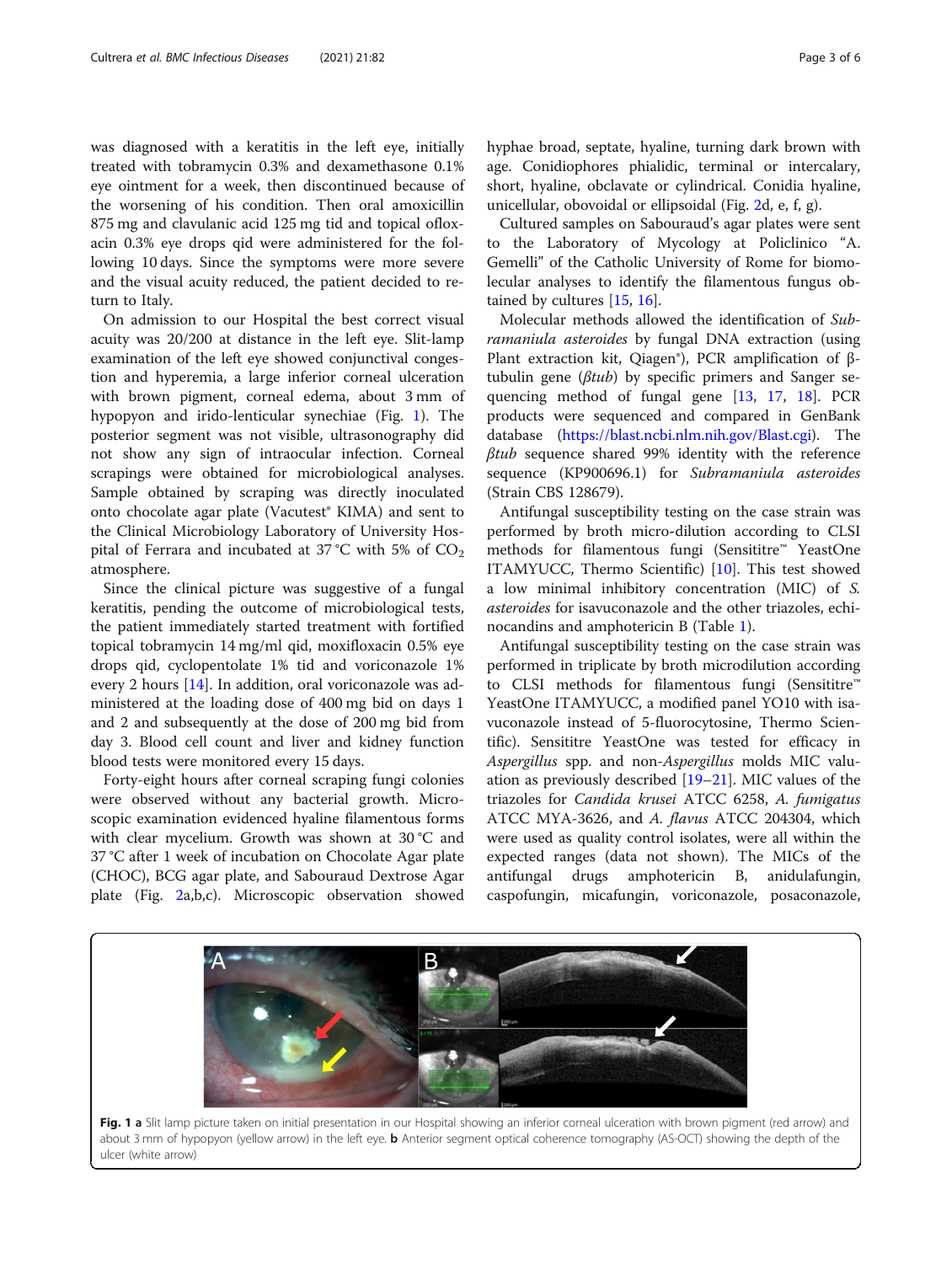<span id="page-3-0"></span>

itraconazole, isavuconazole were 0.25, 0.125, 0.5, 0.125, 0.06, 0.06, 0.06, 0.06 μg/mL, respectively (Table 1). Unfortunately, there are no clinical breakpoints available for Subramaniula asteroides. However, CLSI epidemiological cutoff values for antifungal susceptibility testing for Aspergillus spp. have recently been released [\[22\]](#page-5-0). Regarding these molds, the document shows ECV (μg/mL) of amphotericin B, caspofungin, isavuconazole, itraconazole, posaconazole, voriconazole.

Due to the scarce improvement of the keratitis and considering the inability to determine the ocular tissue concentration levels of the drugs in the patient, voriconazole was stopped and isavuconazole was started at the loading oral dose of 200 mg tid for the first 48 h, continuing with 200 mg per day. Ten days later, hypopyon had been reduced and symptoms were improved. Over

|              |  | Table 1 Susceptibility of Subramaniula asteroides to antifungal |  |  |  |  |
|--------------|--|-----------------------------------------------------------------|--|--|--|--|
| drugs tested |  |                                                                 |  |  |  |  |

| Antifungal drugs | МIС   |
|------------------|-------|
| Amphotericin B   | 0.25  |
| Anidulafungin    | 0.125 |
| Caspofungin      | 0.5   |
| Micafungin       | 0.125 |
| Voriconazole     | 0.06  |
| Posaconazole     | 0.06  |
| Itraconazole     | 0.06  |
| Isavuconazole    | 0.06  |
|                  |       |

the next 4 weeks the cornea had epithelized, and the inflammation was solved. Oral isavuconazole, topical antimicrobials and cyclopentolate were discontinued after 6 weeks.

The fungal corneal ulcer due to S. asteroides was successfully treated; the best correct visual acuity 2 months after treatment was 20/50 with a residual corneal scar (Fig. [3\)](#page-4-0). Periodic eye tests showed a progressive improvement.

### Discussion and conclusion

Filamentous fungi may be implicated in fungal keratitis in humans, which is particularly widespread in tropical countries. It is very important that a specific diagnosis be made as quickly as possible to ensure a prompt institution of adequate antifungal therapy.

Aspergillus spp. and Fusarium spp. are the most common species responsible for human keratitis. We report a first case of keratitis due to S. asteroides treated with isavuconazole. S. *asteroides* is a filamentous fungus present in the natural environment and strongly associated with traumatic eye injury or skin infections [\[13](#page-5-0), [18](#page-5-0)]. Subramaniula asteroides belongs to the phylum Ascomycota, family Chaetomiaceae and genus Subramaniula. The members of this family are ascosporulating fungi. The Chaetomiaceae (Subramaniula asteroids, Subramaniula obscura and mainly Chaetomium anamorphosum) were considered opportunistic pathogens rarely causing skin infections and keratitis due to their ability to grow at high temperatures [[18](#page-5-0)]. Apart from these reports, the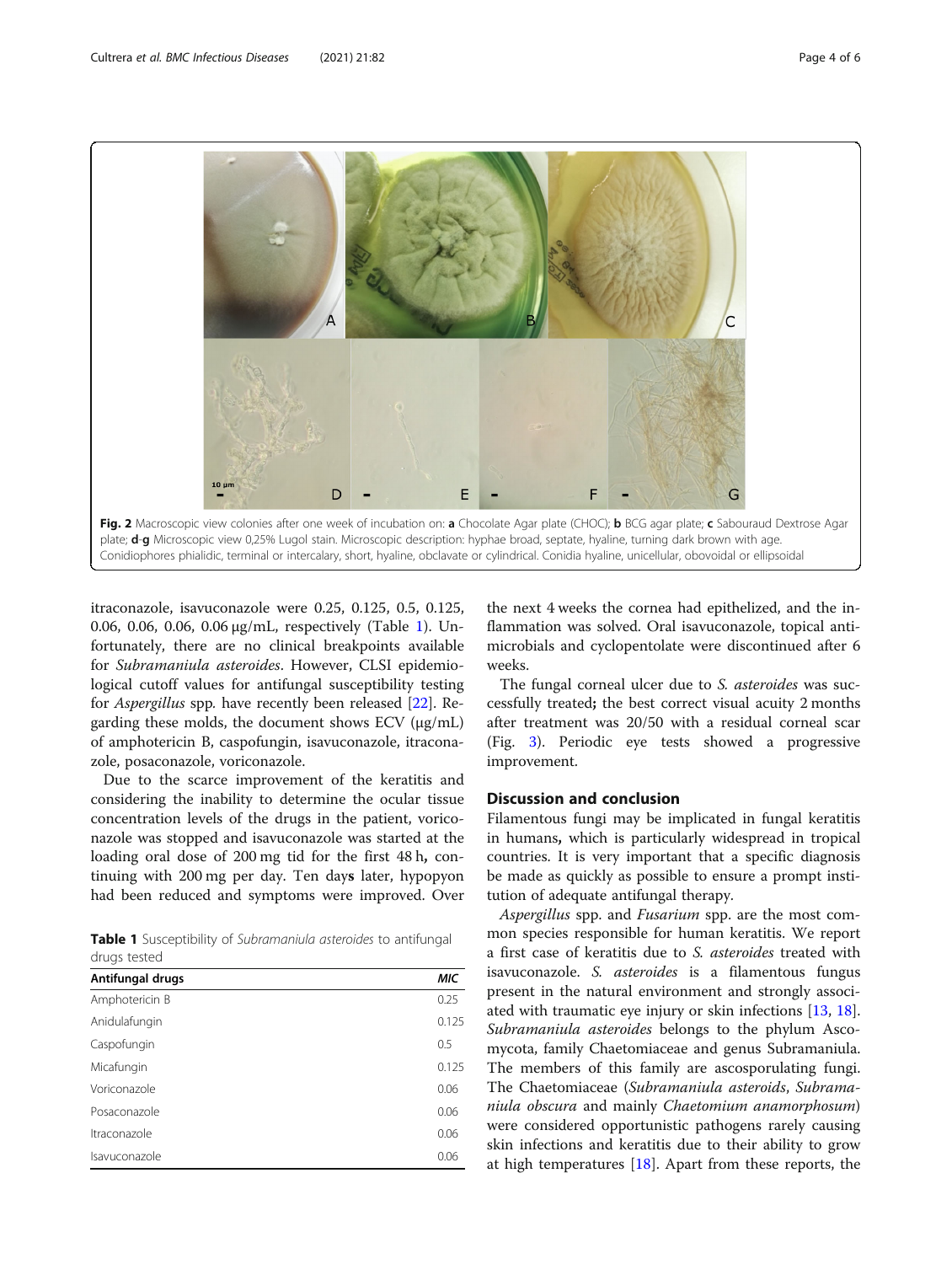<span id="page-4-0"></span>role of this fungus as a human pathogen is largely ignored.

In our case, the slow clinical progression of disease to corneal perforation and the aspect of the ulcer were consistent with a mycotic etiology. The patient was initially treated with a topical antibiotic associated to a steroid. Because of the poor response, further treatments were prescribed with prolonged cycles of topical antibiotics and steroids without any benefits and consequent loss of the visual acuity. Corneal scraping performed at the Ophthalmologic Clinic allowed the identification of filamentous moulds by preliminary microscopic examination. There are findings that the delay of diagnosis could require surgical treatment up to the point of an eventual ocular evisceration, as described in Fusarium spp. keratitis [[7\]](#page-5-0).

Only molecular techniques allowed the exact identification of S. asteroides as responsible for keratitis. Previous reports of S. asteroids human infections are described in a case of endophthalmitis in a patient with non-insulin dependent diabetes mellitus after an eye trauma treated with topical amphotericin B deoxycholate in combination with fluconazole for  $42 \text{ days}$  [\[14](#page-5-0)], in a male patient with sinusitis without other disorders [\[14](#page-5-0)], and in a case of keratitis by S. asteroides after a corneal trauma [[23\]](#page-5-0).

This is to our knowledge the first case of S. asteroides human keratitis treated with isavuconazole. This drug was able to eradicate the infection of S. *asteroides* keratitis after a poor response to a first course of voriconazole. Prolonged topical voriconazole treatment in fungal keratitis can induce ocular surface dysplasia [[24\]](#page-5-0). Moreover, patients who received voriconazole had a corneal perforation or required therapeutic penetrating keratoplasty [[25\]](#page-5-0). Isavuconazole was well tolerated, confirming

![](_page_4_Picture_5.jpeg)

Fig. 3 Two months after treatment non signs of active infection. A residual para-central corneal scar (white arrow) limits the visual acuity to 20/50

the data of less hepatobiliary, eye and skin disorders. The favourable outcome allows us to hypothesize that the ocular concentration of isavuconazole is sufficient to eradicate the fungal infection, as suggested by Schmitt-Hoffmann A. in a study about the tissue concentrations of isavuconazole in the eye and in the lacrimal glands of rats [[26\]](#page-5-0). Unlike the other azoles, to our knowledge there are no data regarding the concentration of isavuconazole in the human eye.

#### Abbreviations

tid: Ter in die; qid: Quarter in die; S. asteroides: Subramaniula asteroides; MIC: Minimal inhibitory concentration; Btub: β-tubulin gene; CLSI: Clnical and Laboratory Standards Institute, 950 West Valley Road, Suite 2500, Wayne, PA 19087, USA

#### Acknowledgements

The authors would like to thank the patient and all members of the study team, with a particular reference to the Clinical Pharmacy, the Laboratory of Clinical Microbiology of University 'S. Anna' Hospital of Ferrara and the Laboratory of Mycology of Policlinico Universitario "A. Gemelli" IRCCS.

#### Authors' contributions

All authors contributed to the study conception and design. RC and MS performed the methodology. PP and CS performed the collection of ocular samples. AM followed the ophthalmological treatment. DS performed material preparation. GC performed microbiological cultures and microscopic identification and RT performed molecular analyses and antifungal susceptibility testing. RC was a major contributor in writing the manuscript and all authors commented on previous versions of the manuscript. Writing - review and editing were performed by RC and MS. All authors read and approved the final manuscript. This manuscript has not been published and is not under consideration for publication elsewhere.

#### Funding

All authors state, that for this work, there was no funding.

#### Availability of data and materials

The datasets supporting the conclusions of this article are included within the article and additional files. The datasets used during the current study are available from the corresponding author on reasonable request.

#### Ethics approval and consent to participate

Not applicable. This type of study does not require approval by our Ethics Committee.

#### Consent for publication

Written informed consent was obtained from the patient for publication of this case report and any accompanying images.

#### Competing interests

The authors declare that they have no competing interests.

#### Author details

<sup>1</sup>Department of Morphology, Surgery and Experimental Medicine, Infectious Diseases Unit, University 'S. Anna' Hospital of Ferrara, Via Aldo Moro 8, 44124 Ferrara, Italy. <sup>2</sup>Dipartimento di Scienze di Laboratorio e Infettivologiche, Fondazione Policlinico Universitario "A. Gemelli" IRCCS, Largo Agostino Gemelli 8, 00168 Rome, Italy. <sup>3</sup>Department of Biomedical and Surgical Sciences, Ophthalmology Unit, 'S. Anna' University Hospital of Ferrara, Via Aldo Moro 8, 44124 Ferrara, Italy. <sup>4</sup>Clinical Microbiology, 'S. Anna' University Hospital of Ferrara, Via Aldo Moro 8, 44124 Ferrara, Italy. <sup>5</sup>Dipartimento di Scienze Biotecnologiche di base, Cliniche Intensivologiche e Perioperatorie, Università Cattolica del Sacro Cuore, Largo Agostino Gemelli 8, 00168 Rome, Italy.